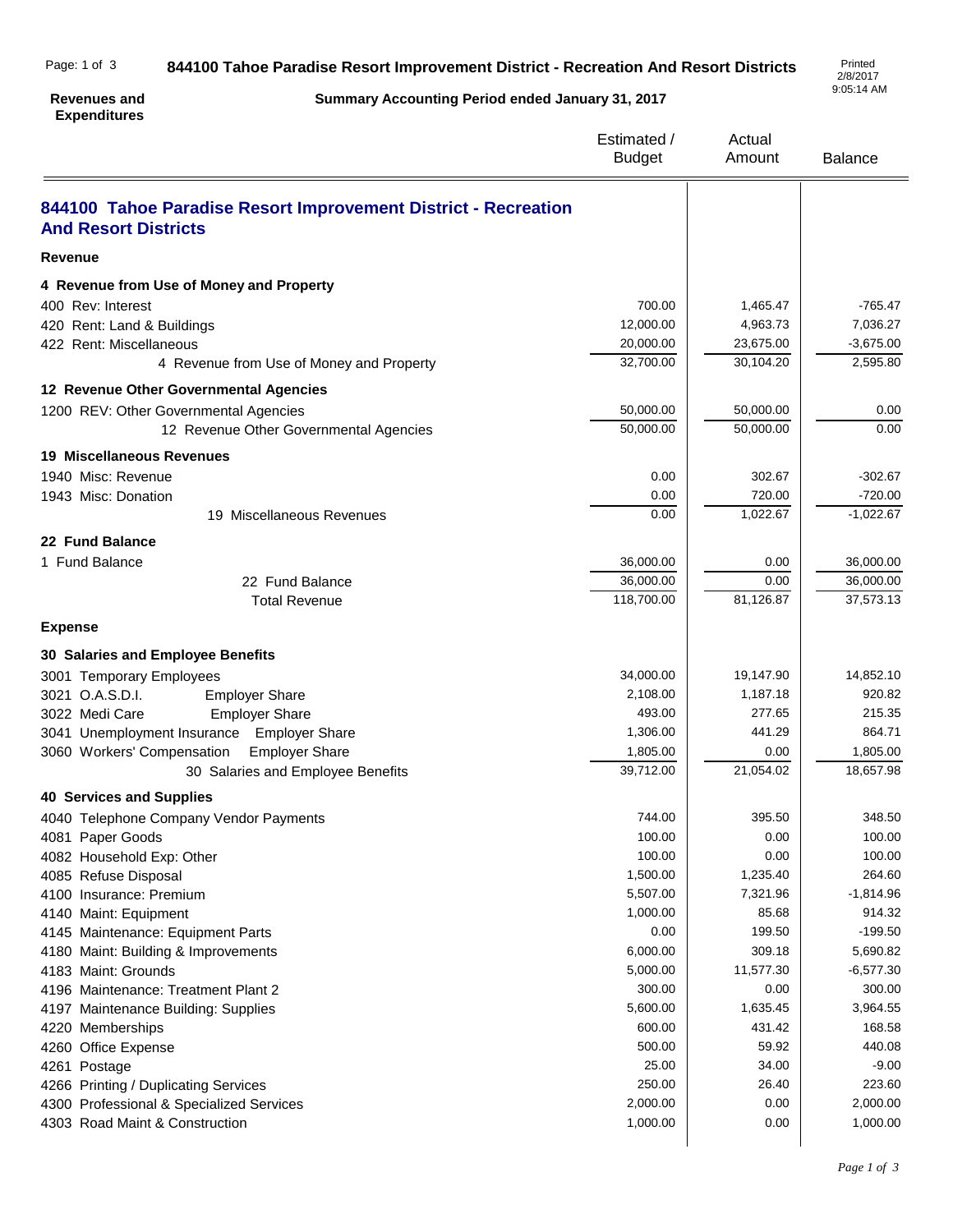## **844100 Tahoe Paradise Resort Improvement District - Recreation And Resort Districts** Page: 2 of 3

2/8/2017 9:05:14 AM

## **Revenues and Expenditures**

**Summary Accounting Period ended January 31, 2017**

|                                                                                               | Estimated /   | Actual    |                |
|-----------------------------------------------------------------------------------------------|---------------|-----------|----------------|
|                                                                                               | <b>Budget</b> | Amount    | <b>Balance</b> |
| 4400 Publication & Legal Notices                                                              | 200.00        | 51.25     | 148.75         |
| 4420 Rent & Lease: Equipment                                                                  | 1,000.00      | 1,335.54  | $-335.54$      |
| 4460 Equip: Small Tools & Instruments                                                         | 500.00        | 0.00      | 500.00         |
| 4500 Special Dept Expense                                                                     | 1,000.00      | 230.64    | 769.36         |
| 4574 Road: Salt & Sand - Snow Removal                                                         | 2,000.00      | 0.00      | 2,000.00       |
| 4600 Transportation & Travel                                                                  | 250.00        | 0.00      | 250.00         |
| 4606 Fuel Purchases                                                                           | 1,000.00      | 49.61     | 950.39         |
| 4620 Utilities                                                                                | 5,000.00      | 2,439.70  | 2,560.30       |
| 40 Services and Supplies                                                                      | 41,176.00     | 27,418.45 | 13,757.55      |
| 50 Other Charges                                                                              |               |           |                |
| 5180 Tax & Assessments                                                                        | 0.00          | 556.00    | $-556.00$      |
| 50 Other Charges                                                                              | 0.00          | 556.00    | $-556.00$      |
| <b>60 Fixed Assets</b>                                                                        |               |           |                |
| 6020 Fixed Asset: Building & Improvements                                                     | 37,812.00     | 0.00      | 37,812.00      |
| 6040 Fixed Asset: Equipment                                                                   | 0.00          | 2,150.00  | $-2,150.00$    |
| 60 Fixed Assets                                                                               | 37,812.00     | 2,150.00  | 35,662.00      |
| <b>Total Expense</b>                                                                          | 118,700.00    | 51,178.47 | 67,521.53      |
| 844100 Tahoe Paradise Resort Improvement District - Recreation And Resort<br><b>Districts</b> | 0.00          | 29,948.40 | 29,948.40      |